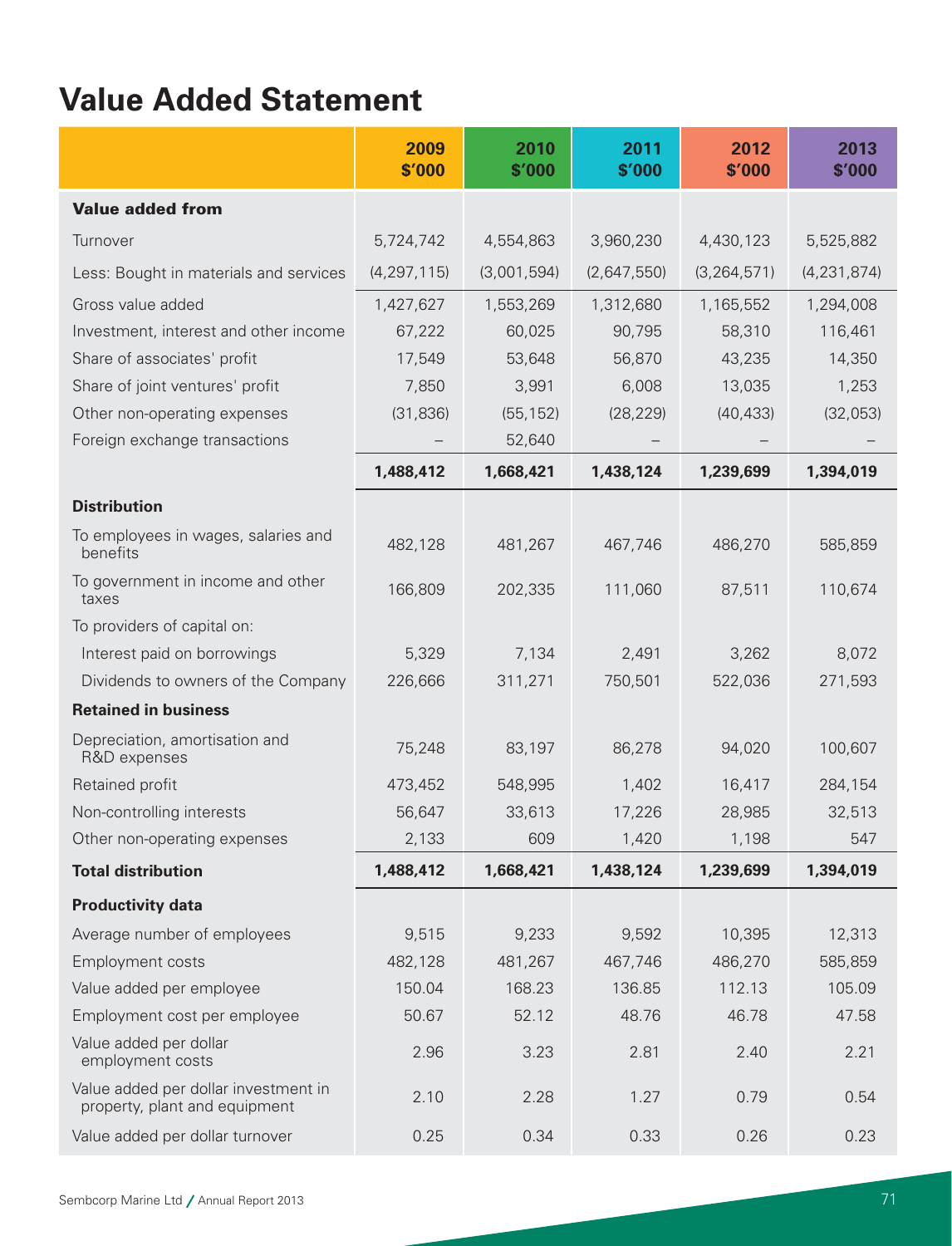## **Economic Value Added Statement**

|                                                      | 2013<br>\$'000 | 2012<br>\$'000 |
|------------------------------------------------------|----------------|----------------|
| Net operating profit before tax                      | 649,371        | 573,377        |
| Adjust for:                                          |                |                |
| Share of associates' and joint ventures' profit      | 15,603         | 56,270         |
| Interest expense                                     | 11,135         | 7,619          |
| Others                                               | 43,017         | (29, 283)      |
| Adjusted profit before interest and tax              | 719,126        | 607,983        |
| Cash operating taxes (Note 1)                        | (74, 800)      | (25, 483)      |
| Net operating profit after tax (NOPAT)               | 644,326        | 582,500        |
| Average capital employed (Note 2)                    | 3,616,292      | 2,883,259      |
| Weighted average cost of capital (Note 3)            | 6.6%           | 6.9%           |
| <b>Capital charge</b>                                | 238,675        | 198,945        |
| <b>Economic value added (EVA)</b>                    | 405,651        | 383,555        |
| Non-controlling share of EVA                         | (23, 847)      | (22, 121)      |
| <b>EVA attributable to owners of the Company</b>     | 381,804        | 361,434        |
| Unusual Items (UI) Gains (Note 4)                    | (2,816)        | (41, 317)      |
| <b>EVA Attributable to Shareholders (exclude UI)</b> | 378,988        | 320,117        |

*Note 1: The reported current tax is adjusted for the statutory tax impact of interest expense.* 

- *Note 2: Average capital employed is computed by taking monthly average total assets less non interest-bearing liabilities plus timing provision, goodwill written off/impaired and present value of operating leases.*
- *Note 3: The weighted average cost of capital is calculated in accordance with Sembcorp Marine Ltd Group EVA Policy as follows:*
	- *i) Cost of equity using Capital Asset Pricing Model with market risk premium at 7.7% (2012: 7.3%);*
	- *ii) Risk-free rate of 2.30% (2012: 2.39%) based on yield-to-maturity of Singapore Government 10 years Bonds;*
	- *iii) Ungeared beta 0.9 (2012: 0.9) based on Sembcorp Marine risk categorisation; and*
	- *iv) Cost of debt rate at 1.78% (2012: 2.87%).*
- *Note 4: Unusual Items (UI) refer to gain/loss on divestment of subsidiaries, associates, joint ventures, long-term investments and disposal of major property, plant and equipment.*